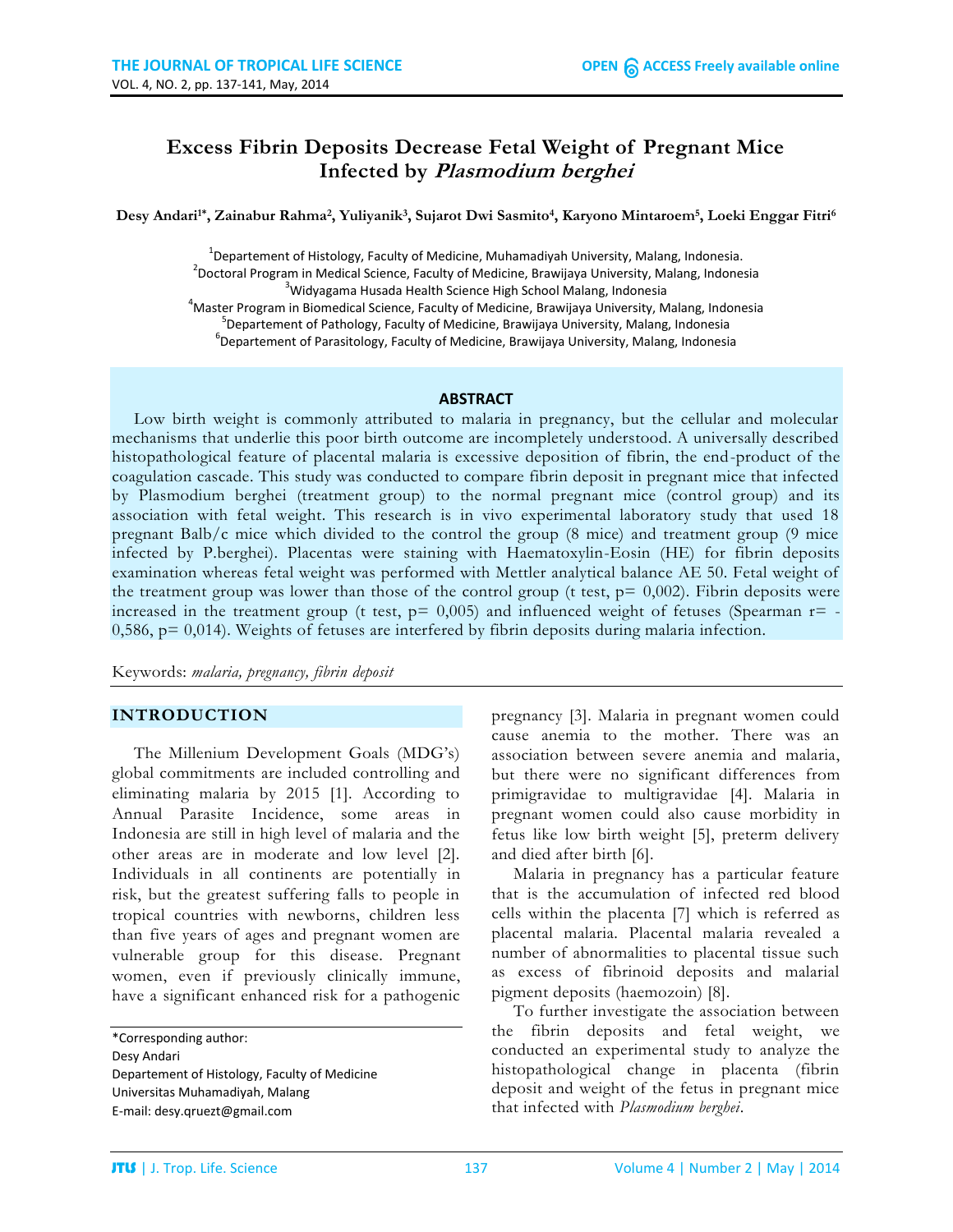### **MATERIALS AND METHODS**

### **Research design and samples**

This experimental study was conducted using fifty adult female BALB/c mice with 13-15 weeks old and 20-30 grams weight. In order to get a group of pregnant mice with the same gestation, the mice then been synchronized their oestrus cycles using Leebot, Pheromone and Whitten effects and then mated simultaneously in pair within one night. They were then divided into two groups and observed daily. On the ninth day post mating (estimated to be the second trimester of pregnancy), the study group were infected by *Plasmodium berghei.*

On the 18th days post mating (estimated to be the third trimester of pregnancy), the mice were killed humanely by placing them into plastic cage containing cotton wool soaked with chloroform. Surgery was performed immediately to isolate the placenta and the fetus. The fetus was weighed individually, and the placentas were isolated and store in 10% formaldehyde.

## **Ethical considerations**

Ethical clearance was provided by the committees of research of the Medical Faculty Universitas Brawijaya (No. 104/EC/KEPK-S2/03/2013). All animals were treated well during this research and buried after research.

## **Animals and parasites**

The BALB/c mice were obtained from Universitas Gadjah Mada and maintained in conventional housing at the Parasitology Laboratory Faculty of Medicine Universitas Brawijaya. Infection experiments were performed in adult females, between 13–16 weeks of age. Parasitology Laboratory Universitas Brawijaya provided *Plasmodium berghei* anka. All animals were fed with regular diet, and all procedures were in accordance with national regulations on animal experimentation and welfare.

# **Preparations and inoculation of P. berghei**

The *Plasmodium berghei* ANKA was revived from the storage of liquid nitrogen tank -135ºC, then centrifuged at 2000 rpm for 5 minutes, and washed twice in RPMI medium and diluted as needed for inoculation intraperitoneally (ip) as much as 10<sup>7</sup> parasites in 0.2 ml of blood per mice. The degrees of parasitemia were measured by examining slides of thin blood smear taken from the end of mouse tails and stained with Giemsa under light microscope with 1000x magnification, and counting the number of infected erythrocytes per 1000 erythrocytes by three different observers.

# **Pregnancy experimental infection and isolation of the placenta and the fetus**

Pregnant mice were intraperitoneally infected at day - 9 pregnancy with 10<sup>6</sup> iRBC, and parasitemia was recorded every other day. Non-infected pregnant females were used as controls in pregnancy infection experiments as appropriate. Part of the pregnant females (both infected and controls) were caesarian section at day-18 of pregnancy to placenta pathology observation and the fetus were scaled using analytical scale (Mettler AE 50).

# **Tissue preparation and histopathological analysis**

Placentas from infected and non-infected females were treated in a similar way. Placentas were fixed in formaldehyde for further tissue processing (sectioning). Paraffin-embedded nonconsecutive placenta sections were stained with Haematoxylin-Eosin (HE) and examined under a light microscope (Olympus CX 21 LED FSI).

## **Measurements of fibrin deposit and fetal weight**

Placental sections were stained with H-E and examined under light microscope under supervised of Anatomical Pathologist. All sections were approached in a blinded manner and initially assessed

## **Statistical analysis**

Analyzes were performed using SPSS 16 software. Statistical differences between groups of mice used in this study were evaluated by t test for normally distributed data. Correlation test was done using Spearman. Analyzes were performed using SPSS 16 software. Statistical differences between groups of mice used in this study were evaluated by t test for normally distributed data. Correlation test was done using Spearman.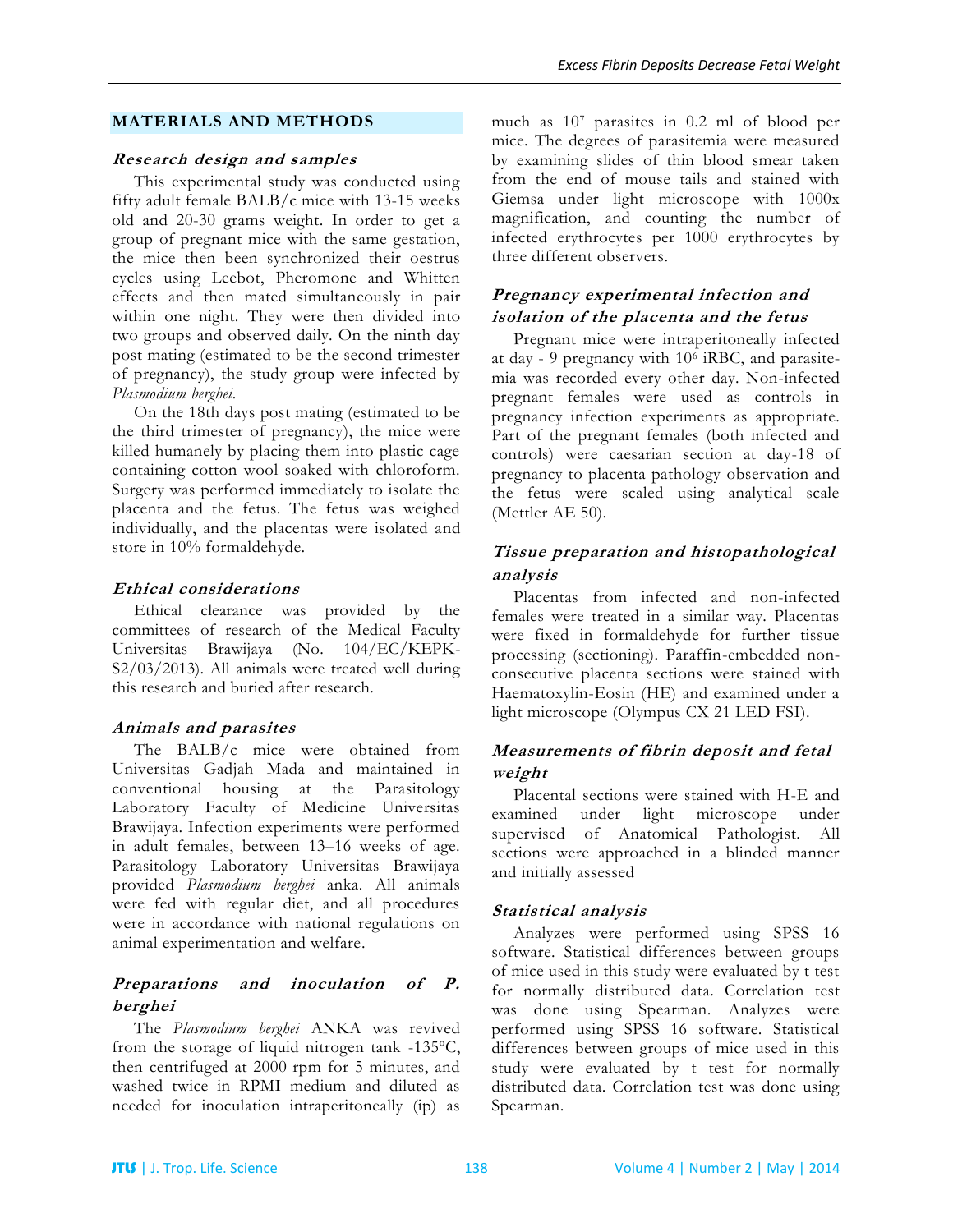### **RESULTS AND DISCUSSION**

#### **Fibrin deposits**

Assessment of histological sections for placental fibrin revealed that the treatment group had more deposition than the control group and the difference is significant (independent t test p< 0,005) (Table 1, Figure 1).



Figure 1. Fibrin deposits in placenta. Treatment group (B) shows excessive area of fibrin deposits (yellow circle) than the control group (A). (HE, 400 x magnification).

## **Fetal weight**

Mean fetal weight in this study was 0,9392 g for the control group and 0,6480 g for the treatment group. Using independent t test there was a significant differences  $(p=0,002)$  whixh can be seen in Figure 2.

# **Correlation Test between Fibrin Deposit and Fetal Weight**

There was a negative moderate correlation between fibrin deposit and fetal weight (Spearman =  $-0,586$ ,  $p= 0,014$ ) and significant. Table 2 shows the data.

Table 1. Fibrin deposition in treatment and control group.

|          |         | Fibrin         |               |
|----------|---------|----------------|---------------|
|          |         | deposition     |               |
| $\rm No$ | Control | Treatment      | Independent t |
|          |         |                | test          |
| 1        | 1       | 2              |               |
| 2        | 2       | 2              |               |
| 3        | 1       | $\overline{2}$ |               |
| 4        |         |                |               |
| 5        | 1       | 2              |               |
| 6        | 1       | 2              |               |
|          | 2       | 2              |               |
| 8        | 1       | 2              |               |
| 9        |         | 2              |               |
| Mean     | 1,250   | 1,889          | 0,005         |

Note :  $1 =$  Fibrin deposition  $\le$  30 %,  $2 =$  Fibrin deposition  $> 30$  %.

Fibrin deposit in the treatment group was significantly increasing than the control group in this study. This finding was supported by [9] that histological sections for placental fibrin revealed that women with placental malaria had more deposition than normal pregnant women, although the difference was subtle. Placental malaria induces dysregulated hemostasis both active coagulation and suppressed fibrinolysis and thus provided an expanded functional explanation for the excessive fibrin accumulation found in the infected placenta [9].

Weight of fetuses was significantly different between the control group and treatment group, this was supported by many previous studies [6, 9, 10]. The means of birth weight, chest circumference, ponder index, and placental weight were significantly lower among the babies of mothers with malaria-infected placenta than those without. They also suggested that parity and presence of malaria have independent significant roles in the etiology of fetal malnutrition, and also in turn, have effects on the anthropometric data of the babies affected [10]

This study showed a significant negative moderate correlation between fibrin deposit and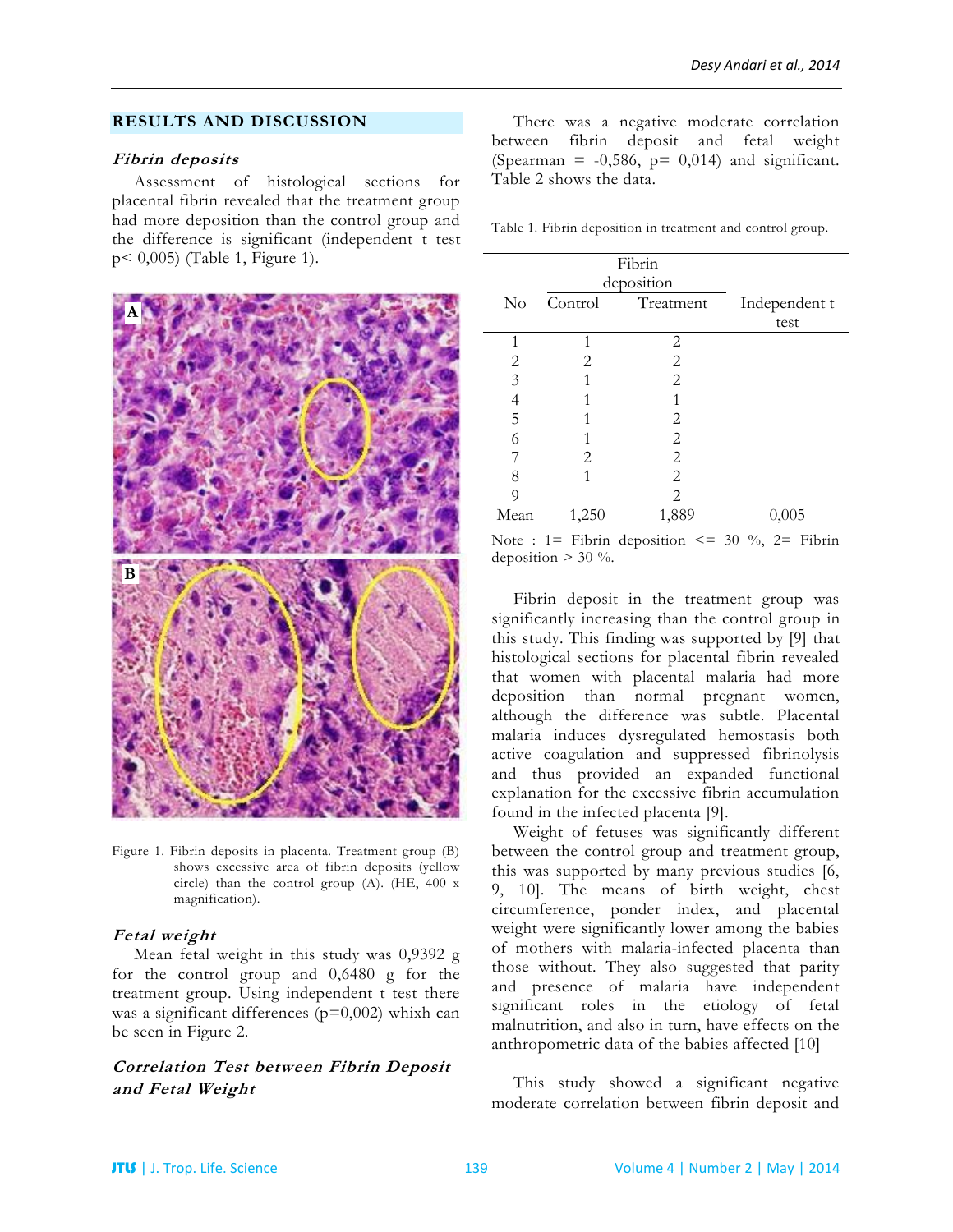fetal weight. It means an increase of fibrin deposit in placenta will also increase the risk of fetal weight reduction. The data is supported by [9] that concluded infants born to infected women with elevated placental fibrin deposition did have reduced mean birth weights relative to uninfected cases with low fibrin. Evidence for a pathogenic role of dysregulated hemostasis in placental malaria will require coupling of functional coagulation metrics with identification of specifically pathological outcomes, such as placental fibrin deposition, associated placental damage, premature birth and/or fetal growth restriction [9].

Deposition of fibrin material is seen virtually in every placenta with the amount of deposited fibrin material increasing the closer the pregnancy reaches term. According to [11], the placenta can withstand the loss of up to 30% of adverse effects. However, extensive per villous fibrin deposition is a distinctly pathologic condition associated with fetal growth restriction, intrauterine fetal demise, neonatal morbidity, and high recurrence risk in subsequent gestation [11].

*Excess Fibrin Deposits Decrease Fetal Weight*



Figure 2. Fetal weight of control and treatment group

Increasing of fibrin deposition in placenta is leading to necrosis. Massive chronic intervillositis could cause this. The lesion can occur in any gestational age and reportedly the highest recurrence risk of the placental pathologies and may include intrauterine growth restriction and fetal death in utero [12].

| Spearman's rho | Fetal Body | Correlation Coefficient | $-.586'$ |
|----------------|------------|-------------------------|----------|
|                | Weight     | Sig. (2-tailed)         | .014     |
|                |            | N                       | 17       |

Table 2. Correlation between fibrin deposit and fetal weight.

### **CONCLUSIONS**

Placental malaria alters placenta histology such as excess fibrin deposit and also reducing fetal weight.

#### **ACKNOWLEDGMENT**

The authors would like to thank Universitas Brawijaya, Malang, Indonesia for financial support for this project. We express our appreciation to our partners in study of placental malaria: Nur Fahma Pradiptasari, Adila Ulfiati, Bougenvil Ungu and the staff of the Parasitology

Laboratory Faculty of Medicine Universitas Brawijaya for the animal housing.

#### **REFERENCES**

- 1. WHO (2012) WHO Global Malaria Programme: World Malaria Report. http: // www. who.int/ malaria/publications/world\_malaria\_report\_201 2 /en/
- 2. Kemenkes RI (2011) Buletin Malaria: Epidemiologi Malaria di Indonesia. Triwulan I. file:///C:/Users/lenovo/Downloads/buletinmalaria.pdf
- 3. Miller LH, Good MF, Milon G (1994) Malaria Pathogenesis*.* ProQuest. Science. 264: 1878-1883.